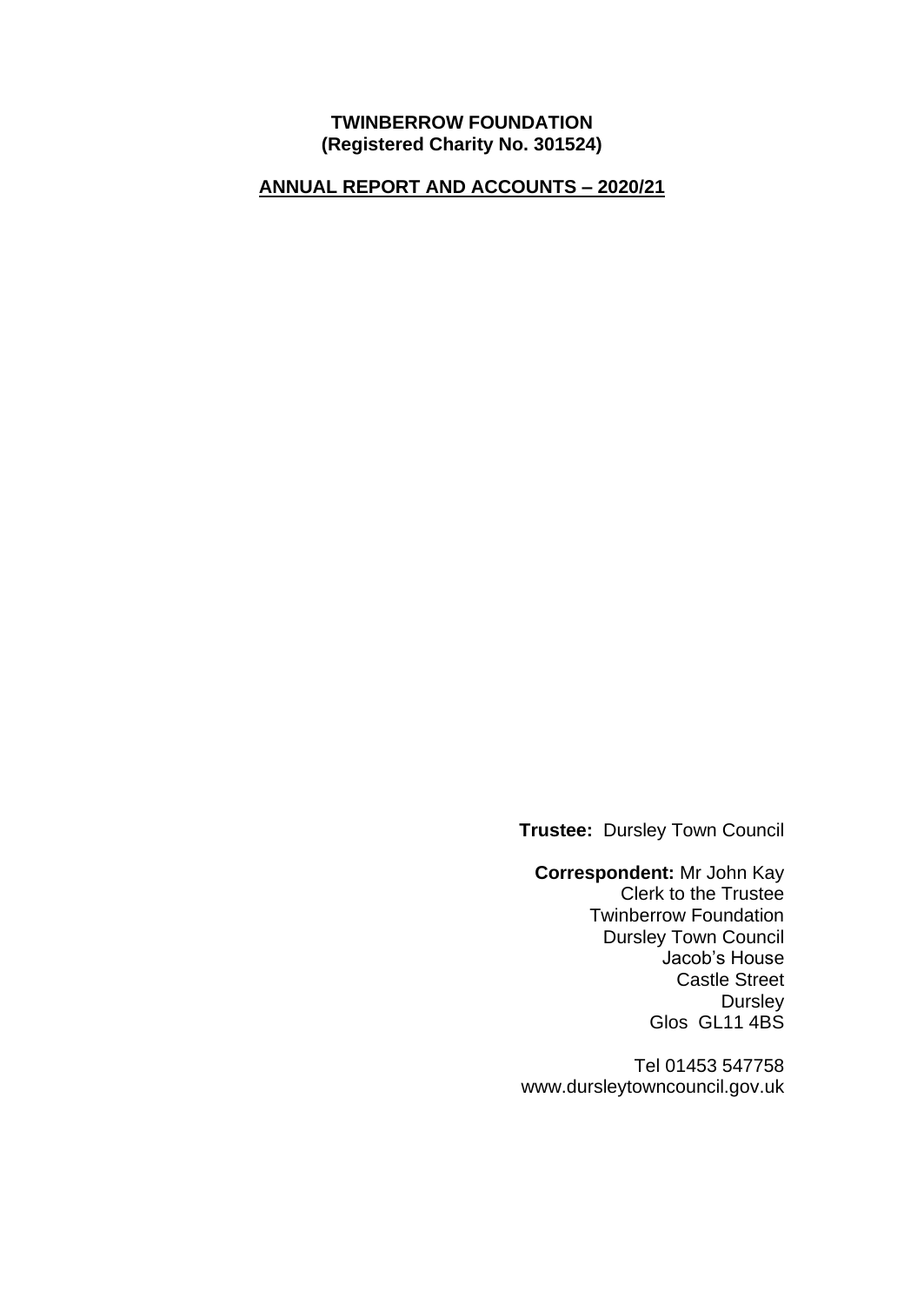#### Members of Dursley Town Council during the financial year 2020/21:

| Mr S Ackroyd<br>Mrs J A Ball | 36 Woodmancote, Dursley GL11 4AQ<br>109 Woodview Road, Cam, GL11 5SD |
|------------------------------|----------------------------------------------------------------------|
| Mrs D Cornell                | 4 Prospect Place, Dursley, GL11 4JL                                  |
| <b>Mrs S Creswick</b>        | 3 The Slade, Dursley, GL11 4JX                                       |
| Mr N Grecian                 | 9 Ferney, Dursley, GL11 5AB                                          |
| Mr P Hayes                   | 1 Cedar Drive, Dursley, GL11 4EB                                     |
| Mr D Horn                    | 5 The Knapp, Dursley, GL11 4BT                                       |
| Ms T Kinnison                | 17 Lawrence Grove, Dursley, GL11 4EY                                 |
| Ms M-J Stennett              | 28 Oak Drive, Dursley, GL11 4DX                                      |
| Mrs L V Patrick              | 30 Oak Drive, Dursley, GL11 4DX                                      |
| Ms A Rowston                 | 38c Long Street, Dursley, GL11 4JB                                   |
| Mr J Rubin                   | Ormond House, 13 Bull Pitch, Dursley, GL11 4NG                       |
| Ms D Savvidou                | Flat 5, Anvil Court, Rosebery Rd, GL11 4PS                           |
| Dr A Stennett                | 28 Oak Drive, Dursley, GL11 4DX                                      |
| Mrs W Thomas                 | The Old School House, Dursley, GL11 4JE                              |
| Mrs A Woodward               | 41 Severn Road, Woodfield, Dursley, GL11 6NG                         |
| Mr A Whitwell                | 1 Orchard View, Dursley, GL11 5QN                                    |
| Mr T White                   | The Hollies, Parsonage St, Dursley, GL11 4EA                         |

**Property:** (1) Freehold woodlands known as Bolton and Gravel Pit Woods in the Parish of Dursley, having an area of 24 acres or thereabouts (original endowment 1933), (2) Enclosure 1595 in the Parish of Dursley (purchased 1983), (3) Enclosure 9600 in the Parish of Dursley having an area of 1.065 acres or thereabouts (purchased 1985) and (4) Enclosure 1500 in the Parish of Dursley (purchased 1994).

**Purpose:** To be kept as natural woodland and not to be built on and used solely for the recreation of the inhabitants of the Parish of Dursley and the neighbourhood thereof.

## **Application of income:**

- (i) After payment of any expenses of administration, the net income of the Foundation shall be applied by the Foundation in the maintenance of the property used for the purposes of the Foundation and the provision of facilities and amenities for recreation, including the acquisition of additional property for the Foundation, for the inhabitants of the Parish of Dursley and the neighbourhood thereof.
- (ii) Insofar as, in the opinion of the Foundation, the net income of the Foundation cannot be usefully and beneficially applied in accordance with the provisions of the last foregoing sub-clause, it may be applied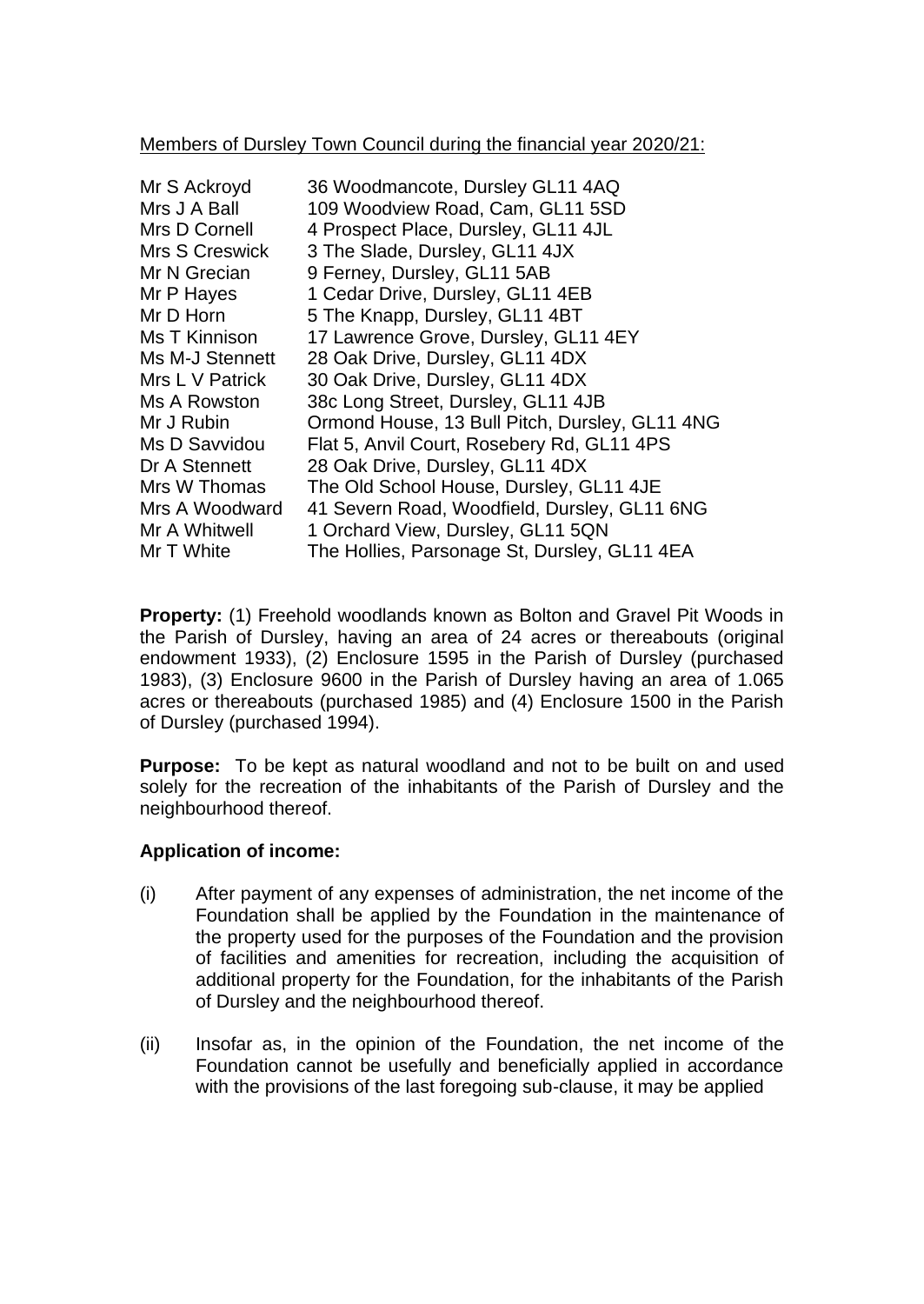for such charitable purposes for the benefit of the inhabitants of the Parish of Dursley and the neighbourhood thereof as the Foundation may determine.

#### **Activities during the year:**

Activities in 2021/22 were curtailed by the continuing Covid pandemic and various lockdowns and restrictions.

The Annual meeting of the Twinberrow Foundation was held on 14<sup>th</sup> January 2022 with other meetings held on 6<sup>th</sup> April 2021 and 29<sup>th</sup> September 2021.

The Chair of the Foundation, Jane Ball resigned in November 2021. Alex Stennett was voted Chair and Terri Kinnison voted Vice-Chair at the annual meeting.

Routine inspections carried out by Woodland Manager and urgent maintenance works carried out.

The Sculpture Trail has seen new exhibits added and ongoing maintenance of existing ones carried out.

A grant of £3,000 was awarded by Dursley Town Council in October 2021, this is due to be received by the Foundation in May 2022.